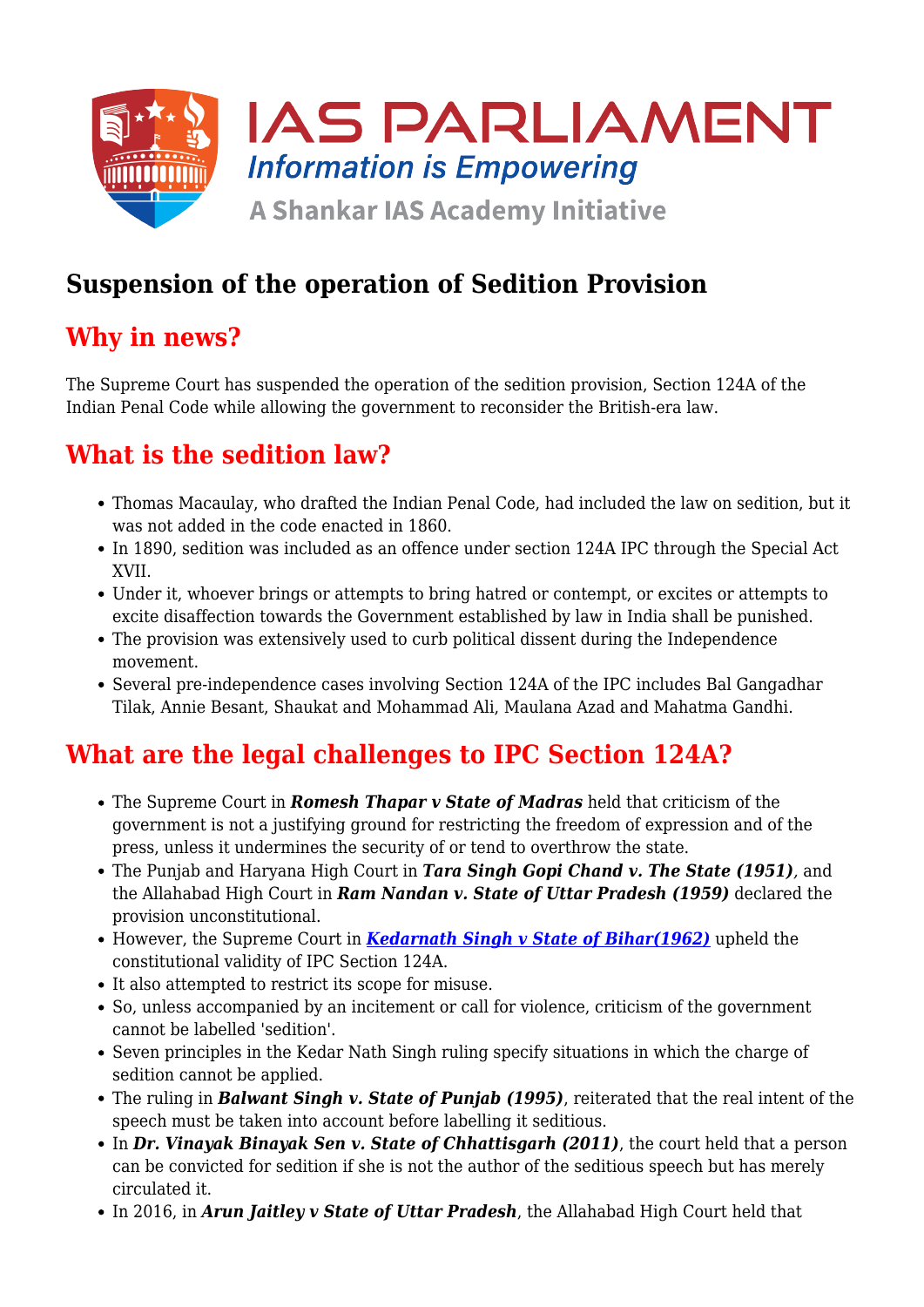criticism of the judiciary or a court ruling would not amount to sedition.

- In *Vinod Dua v Union of India*, the SC quashed FIRs with charges of sedition against the journalist for criticising Prime Minister's handling of the Covid-19 crisis and cautioned against unlawful application of the provision.
- The reports of the Law Commission of India and even the Supreme Court have underlined the rampant misuse of the sedition law.

*Countries such as the United Kingdom, Australia and Singapore have repealed their sedition law.*

#### **What do the data on sedition cases reveal?**

- The National Crime Records Bureau (NCRB) has started compiling data on sedition since 2014 and 399 sedition cases have been filed across the country, including a high of 93 in 2019, and 73 in 2020.
- The conviction rate in cases filed under the sedition law has fluctuated between 3% and 33% over the years, and the pendency of such cases in court reached a high of 95% in 2020.
- The chargesheeting rate of police too has been low.
- As many as 23 cases were found to be false or a mistake of law and 58 were closed for lack of evidence.
- Pendency of cases with police rose from 72% in 2016 to 82% in 2020.
- In 2019, when the highest number of sedition cases were registered in the country, Karnataka had the most at 22, followed by Assam, J&K, Uttar Pradesh and Nagaland.

# **What does the current move of the Supreme Court signify?**

- The Union government has said that it has decided to re-examine and reconsider the provision as part of the Prime Minister's efforts to scrap outdated laws and compliance burdens.
- This has given hope for the Court to expect that government will refrain from registering any fresh case of sedition or any investigation.
- The Court's move has given liberty to the people to approach the courts if any fresh case is registered for sedition.
- Courts have pointed out that the police authorities are not heeding the limitation imposed by a 1962 Constitution Bench of the Supreme Court on what constitutes sedition.
- In practice, the police have been using the broad definition of sedition to book anyone who criticised the Government in strong language.
- Undertrials booked under Section 124A can now use the order to seek bail.
- The court's interim order balances security interests and integrity of the state on one hand, and the civil liberties of citizens on the other.

#### **References**

- 1. [https://www.thehindu.com/opinion/editorial/frozen-sedition-the-hindu-editorial-on-supreme-cou](https://www.thehindu.com/opinion/editorial/frozen-sedition-the-hindu-editorial-on-supreme-court-freezing-the-sedition-law/article65405302.ece) [rt-freezing-the-sedition-law/article65405302.ece](https://www.thehindu.com/opinion/editorial/frozen-sedition-the-hindu-editorial-on-supreme-court-freezing-the-sedition-law/article65405302.ece)
- 2. [https://www.thehindu.com/news/national/sc-asks-centre-states-to-not-file-fresh-firs-in-sedition](https://www.thehindu.com/news/national/sc-asks-centre-states-to-not-file-fresh-firs-in-sedition-cases/article65403622.ece)[cases/article6540362ece](https://www.thehindu.com/news/national/sc-asks-centre-states-to-not-file-fresh-firs-in-sedition-cases/article65403622.ece)
- 3. <https://indianexpress.com/article/explained/sedition-cases-pendency-explained-7912311/>